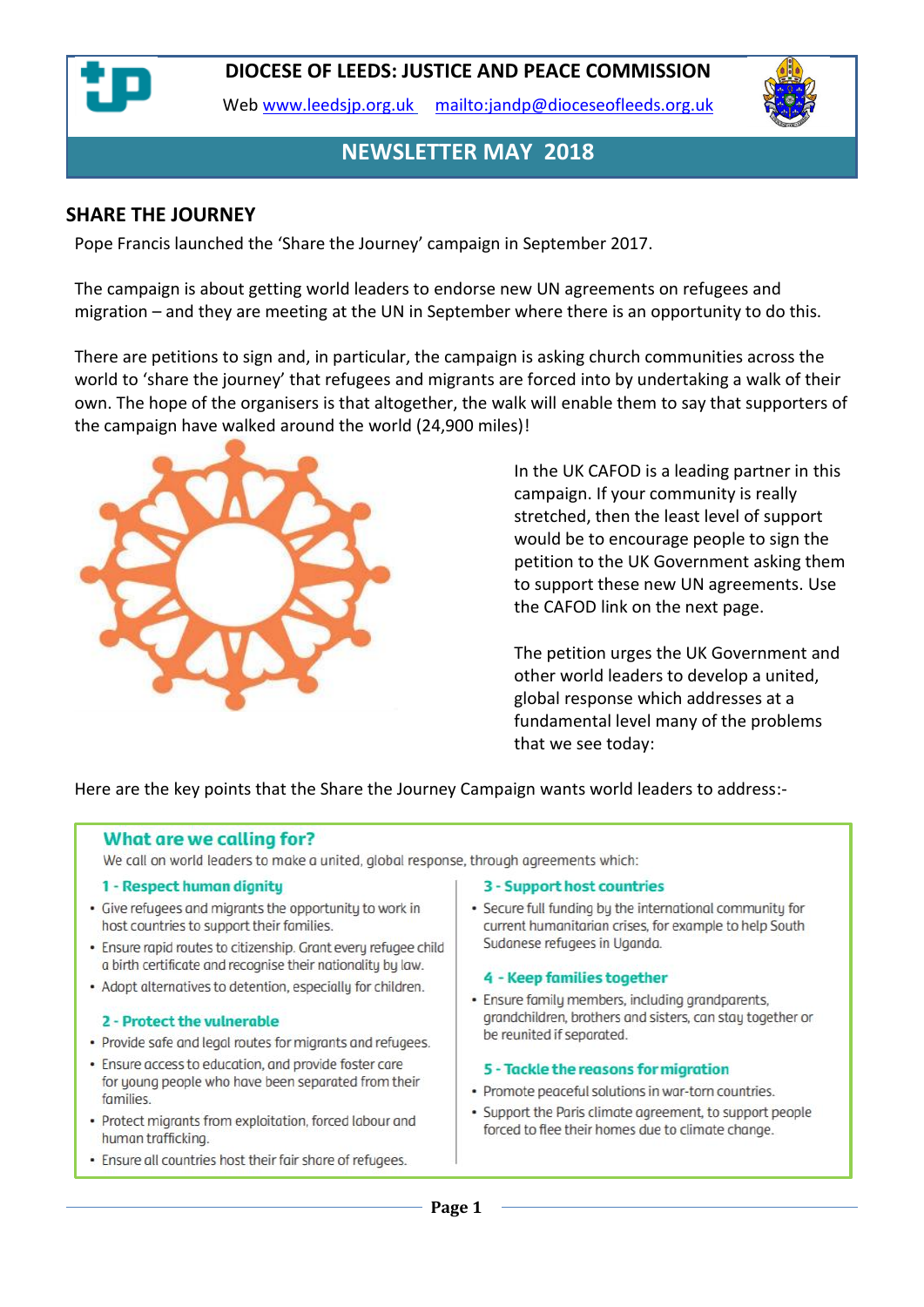

Web [www.leedsjp.org.uk](http://www.leedsjp.org.uk/) <mailto:jandp@dioceseofleeds.org.uk>



# **NEWSLETTER MAY 2018**

A much more powerful witness would be to organise a 'Share the Journey' walk in your community - or with neighbouring churches or Churches Together groups.

CAFOD have a range of resources to help you do this – ranging from how to organise a walk, health and safety advice through to prayers that could be used in parish masses and other services.

The walk doesn't have to be a gruelling ramble! - some communities have just walked around their church. There are all sorts of ways in which you could show your solidarity with refugees and migrants across the world and play an active part in this campaign.

We are particularly promoting this action this month because June 18-24 is national Refugee Week – the UK's largest festival celebrating the contribution, creativity and resilience of refugees.



- Half of the world's refugees are children, and thousands take flight without the protection of parents or other family members
- 3 out of 4 of all the world's refugees are hosted by developing countries

**GET MORE DETAILS FROM THE CAFOD WEBSITE**



[https://cafod.org.uk/Campaign/Share-the-](https://cafod.org.uk/Campaign/Share-the-Journey)**[Journey](https://cafod.org.uk/Campaign/Share-the-Journey)** 

or

contact the Leeds Diocese CAFOD Volunteer Centre by emailing [leeds@cafod.org.uk](mailto:leeds@cafod.org.uk)

or phoning them on 0113 275 9302

## **GARFORTH REFUGEE GROUP and NEWMAN PARISH JOIN FOR WALK**

Several walks are in the process of being organised within the Leeds Diocese. One definite arrangement has been put in place by the ecumenical Garforth Refugee Group (which includes parishioners from St Benedict's) with support from a new refugee support group that has started up in Newman parish in East Leeds. They have organised a '**Walk of Solidarity' for Thursday June 21st** .The full walk is about 11 miles and takes up much of the day. It will go from St Benedict's Church and the walking bit of it will finish at the Home Office on Kirkstall Road. So, they are encouraging people to join with them for sections of the walk if they feel unable to or cannot take the time to do the whole walk.

One of the organisers, Dot Read, commented that "This is not a sponsored or protest event but simply a way of registering our support for refugees".

The route and stages of the walk are as follows:-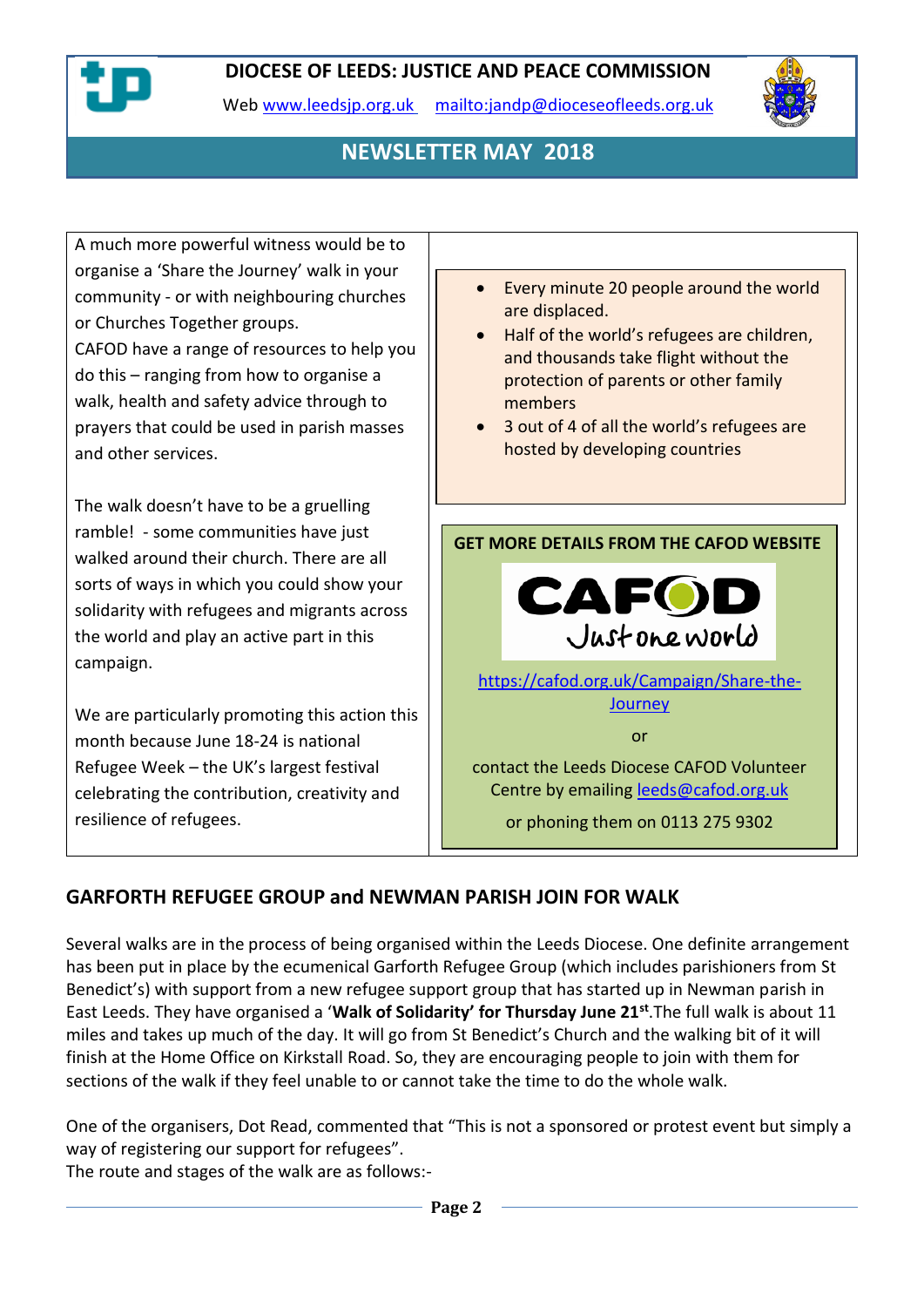

Web [www.leedsjp.org.uk](http://www.leedsjp.org.uk/) <mailto:jandp@dioceseofleeds.org.uk>



# **NEWSLETTER MAY 2018**

- 1. St Benedict's St Theresa's (3.5 miles)
- 2. Break at St Theresa's approx 10:45-11:00
- 3. St Theresa's St Vincent's Support Centre (3 miles) where many refugees go for help & support
- 4. Lunch at St Vincent's approx 12 noon-12:30 (An Excellent café!)
- 5. St Vincent's Waterside Court (3.5 miles)
- 6. Bus into Leeds City Centre and visit to the Conversation Club for Refugees at Mill Hill Chapel



After the lunch break the group will walk onto the Home Office Visa and Immigration Centre located at Waterside Park on Kirkstall Road - another place that asylum seekers and refugees will be familiar with. This is where the formal walk will end. However, everyone is invited to take the bus back into the centre of Leeds and join the English Conversation Club for Refugees at Mill Hill Chapel (in City Square) for tea and cake.

Anyone is welcome to join all or part of this walk. However, if you are joining them part way through then please bear in mind that any timings will be approximate!.

# **INFORMATION EVENING ABOUT SYRIAN REFUGEE COMMUNITY SPONSORSHIP SCHEME**



# **Wheeler Hall, Leeds Cathedral**

## **Wednesday 23 May, 7pm – 8:30pm**

The Diocesan Refugee Support Group invites you to join them in taking another step towards welcoming refugees. The Community Sponsorship scheme is a way to welcome and resettle refugees, putting local communities at the

heart of a family's journey to a new life in the UK. The sponsoring community, which could be a Parish or group of Parishes, assumes responsibility for a refugee family, from first arrival through to settled independence.

We will hear more information about the scheme, first hand accounts from those who have successfully welcomed families, and first hand accounts from refugees themselves. successfully welcomed families, and first hand accounts from refugees themselves. Representatives from the Home Office will also be available to talk about their role and to answer any questions. *(If you live in Craven district there is a similar event on 13 June at St Mary & St Michael in Settle)*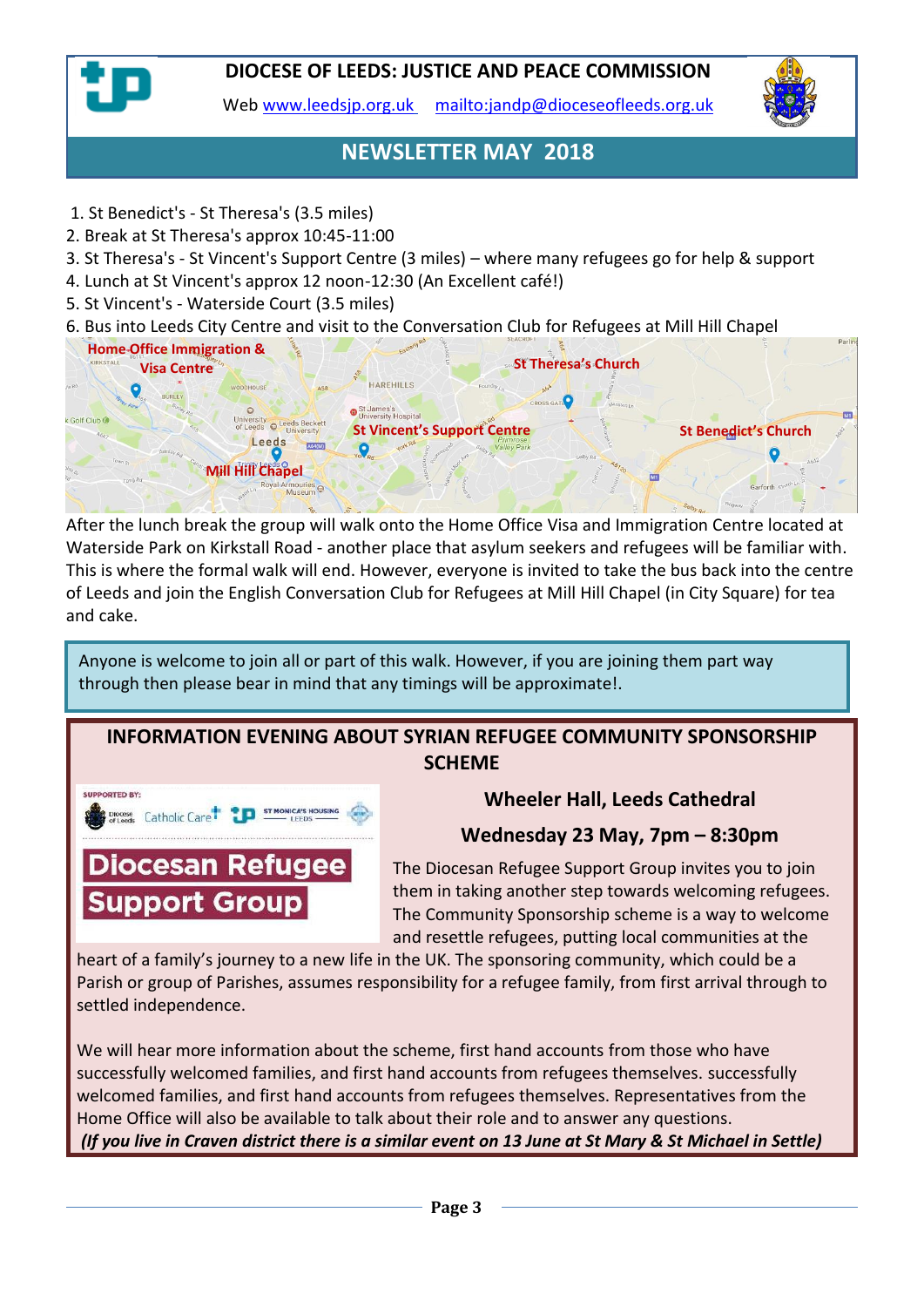Web [www.leedsjp.org.uk](http://www.leedsjp.org.uk/) <mailto:jandp@dioceseofleeds.org.uk>



# **NEWSLETTER MAY 2018**

#### **THE CRISIS IN CRIMINAL JUSTICE** by John Battle

The fact that our criminal justice system is broken is regularly distracted by high profile individual cases of the need to 'l*ock them up*' regardless of the conditions or provisions for eventual release. The media driven cry to '*protect the public*' trumps all other considerations.

Yet it is a widely acknowledged reality that in Britain that,

- prisons are running at fuller than capacity with over 83,000 locked up
- tensions in overcrowded prisons are resulting in problems of violence and control coupled with
- there is a shortage of prison staff as more and more give up on that particular vocation.

HMP Armley, a remand prison in Leeds, usually houses overnight 1,670 prisoners. It was built to house 600. Many locked up in Armley have real problems with drugs, alcoholism and serious mental health conditions. Many cannot adequately read or write, forty per cent of recently surveyed inmates had spent some time of their childhood in a care home. Because of staff shortages, activities in-prison are drastically reduced which in turn diminishes any chance of rehabilitation work. The former prisons chief Phil Wheatley has warned that the conditions in our prisons are now "seriously unsafe" as a result of budget cut backs and not simply the presence in prisons of dangerous new psychoactive substances. Suicides in British prisons are tragically rising.

More recently, projects designed to help rehabilitation on release such as the pioneering West Yorkshire Community Chaplaincy Project with a good track record in training a wide range of volunteer link workers to assist those coming



out of Armley to find somewhere to live, to help them sort out money, training and work opportunities and regularly meet up with them to offer consistent personal support, have had their project funding jeopardized by subcontracting out the work of probation to a few chosen private companies. The chief inspector of prisons Dame Glenis Stacy has described the 2014 outsourcing as 'an exasperating situation" that in effect has undermined the contribution of the charitable and voluntary sector at the expense of exoffender support in the community.

Few offenders are locked up literally for life and most have to face returning to the outside world without either in prison help to change their lifestyle or support when they come out. As one offender put it to me *"the wall of the world outside is larger than the walls on the inside"*. Another expressed his deliberate intention to reoffend to escape the severe isolation of life outside and to return into the prison community.

There is real need for criminal justice reform: firstly in the numbers sent to prison in the first place (and as research has been showing for decades now far too many women are incarcerated who need not be), secondly, prison overcrowding coupled with demoralized staff and shortages reduces the possibilities of work on rehabilitation during sentence and then there are the real issues of the need to support those on release.

The Catholic Church has an outstanding record of addressing the need for a humanly respectable criminal justice system that works for **Continued on Page 7**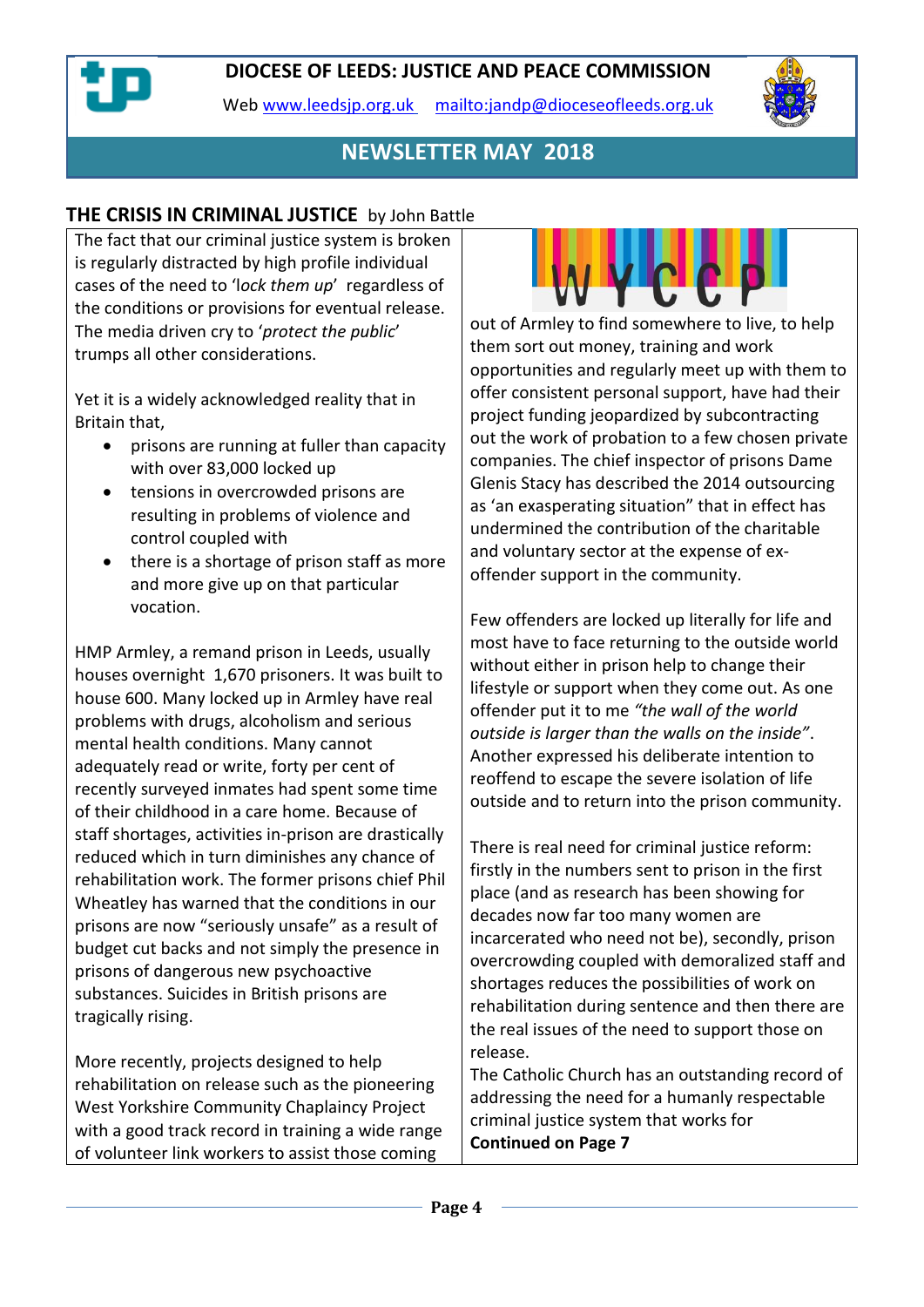Web [www.leedsjp.org.uk](http://www.leedsjp.org.uk/) <mailto:jandp@dioceseofleeds.org.uk>



## **NEWSLETTER MAY 2018**

#### **WORKING FOR A BETTER FUTURE?** By Joe Burns

On May 1<sup>st</sup> (appropriately) I attended a half day event in Manchester organised by CSAN (Caritas Social Action Network) that explored the relations between Catholic Social Teaching and thought, relationships with trade unions and what the future of work might hold.

There was much hearking back to Cardinal Manning and his influence over *Rerum Novarum* as well as some references to more contemporary church documents such as *Laudato Si*. Bishop William Kenny was at pains to say that 'work' is not the same as 'paid employment'; we each have a vocation to which we are called, and the activities associated with that vocation (whether paid or unpaid) constitute work.

It was suggested that Cardinal Manning's thinking resonates with contemporary society partly because of the financial crash ten years ago. Since then there has been a resurgence of interest in what 'The Common Good' means. Manning claimed for labour the rights of Capital. For instance, labour has the right to operate collectively and organise into trade unions (and older readers may remember being urged that it was the duty of Catholics to join a trade union!).

This was all very interesting but what does it tell us about the Fourth Industrial Revolution which, as far as anyone can tell, is in the process of taking off right now? How will the advent of the self-driving vehicle, the widespread use of robots outside of factories and the increasing application of artificial intelligence (in fields such as medicine and the law) change the world of work?

There were no straightforward answers provided but the discussion did provide insight into the framework that Catholic Social Teaching can provide to help explore these issues. If the faltering neo-liberal consensus about economics continues to hold sway, then the results will be a

greater disparity between rich and poor and much greater loss of dignity in work than is evident today because of unjust zero hours contracts and extensive monitoring of employee behaviour. The 'gig economy' means that many people are self-employed. How do we develop new forms of organisation that can help protect the dignity of work in this new situation – where each is person is a company of one (so going on strike isn't going to have much effect!)?

In *Caritas in Veritate* Pope Benedict talked about a 'civil economy' model where there was recognition that 'Profit' is a shared achievement of capital and labour and must be treated as such – and not thought of as purely belonging to shareholders. Profit must relate to purpose – and work with real social value is what must be pursued.



Capitalists who are speculating most definitely fall outside this idea of delivering real social value. In May 2017 Pope Francis warned workers and business leaders in

Genoa against the highly touted idea of "meritocracy" in the workplace and the economy. The idea, he said, takes a positive, "merit," and "perverts it" by mistaking as merits the "gifts" of talent, education and being born to a family that is not poor. "Through meritocracy, the new capitalism gives a moral cloak to inequality," because seeing gifts as merit, it distributes advantages or keeps in places disadvantages accordingly, he said. Under such a system, "the poor person is considered undeserving and, therefore, guilty. And if poverty is the fault of the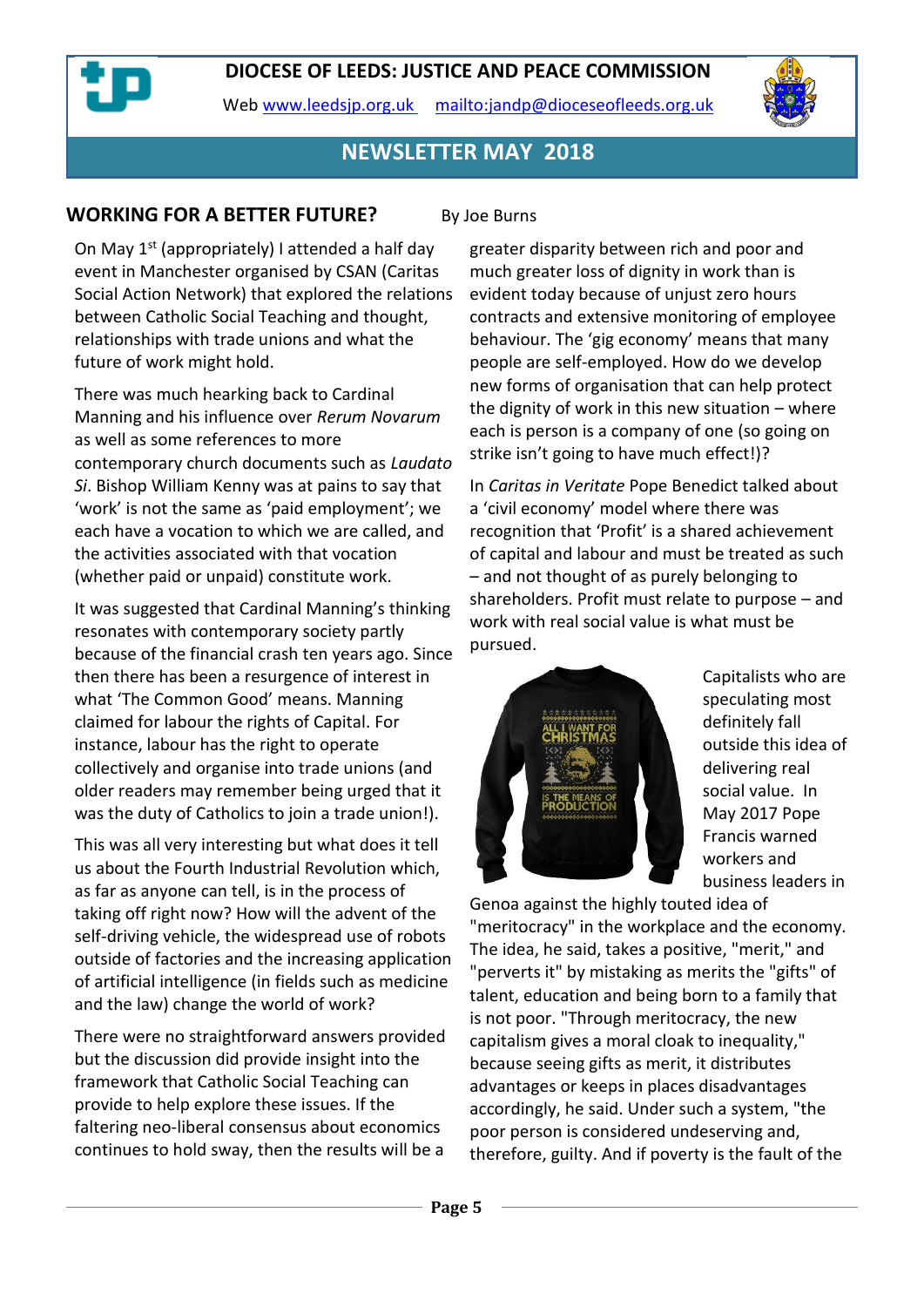

Web [www.leedsjp.org.uk](http://www.leedsjp.org.uk/) <mailto:jandp@dioceseofleeds.org.uk>



## **NEWSLETTER MAY 2018**

poor, then the rich are exonerated from doing anything."

Such systems of economy are antithetical to our Catholic Social Teaching. Bishop Kenny remarked that the dignity of each human person must have pre-eminence of over things such as market forces and the freedom of capital, for example.

The discussion felt a bit in isolation. Anna Rowlands expressed this point very well when, towards the end of the event, she suggested that we needed to find ways to make Catholic Social Teaching a 'living tradition': ways in which it is not just a cognitive process (passing on a body of knowledge) but something that must live in people's lives.

Way back in the 1980's the J&P Commission had a working party on 'The World of Work'. Perhaps it is time to look to set up a  $21<sup>st</sup>$  Century equivalent?

#### **#SPEAK UP FOR CLIMATE CHANGE 2018**

Unfortunately, Climate Change and its increasing impact on the poorest people in the world is still with us and the effects are continuing to unfold. The UK media, however, has downgraded this as something worth talking about because there is so much else that makes good copy – such as the latest antics of Donald Trump or the latest crisis over Brexit.

The coalition of UK charities and campaigning organisations that are seeking further action on Climate Change are holding a national week of Action from Sunday June 30<sup>th</sup> through to Sunday July 8<sup>th</sup>. In a promotional email they write:

Do you remember the folktale of stone soup?

In the folktale, the villagers add small tidbits of ingredients to a pot—a carrot here, a dash of seasoning there—until a wonderful soup is created and able to be shared by everyone. In the story it's just soup



perhaps, but what if instead of soup the goal was a cleaner future?

Just like the villagers in the story, we all have unique and important ingredients to give—whether it's adding your story to a fifteen minute heart-to-heart with your MP, or your work on a local clean energy or environmental project. If we all believe in and contribute to this future there's no stopping it from becoming an incredible reality that each and every one of us can benefit from.

*And that's what the Speak Up Week is all about. It's an opportunity for each of us to put our ingredients in the pot. And it's a chance to transform them into something even bigger by telling our MPs why we are doing so and encouraging them to become climate champions in Parliament.*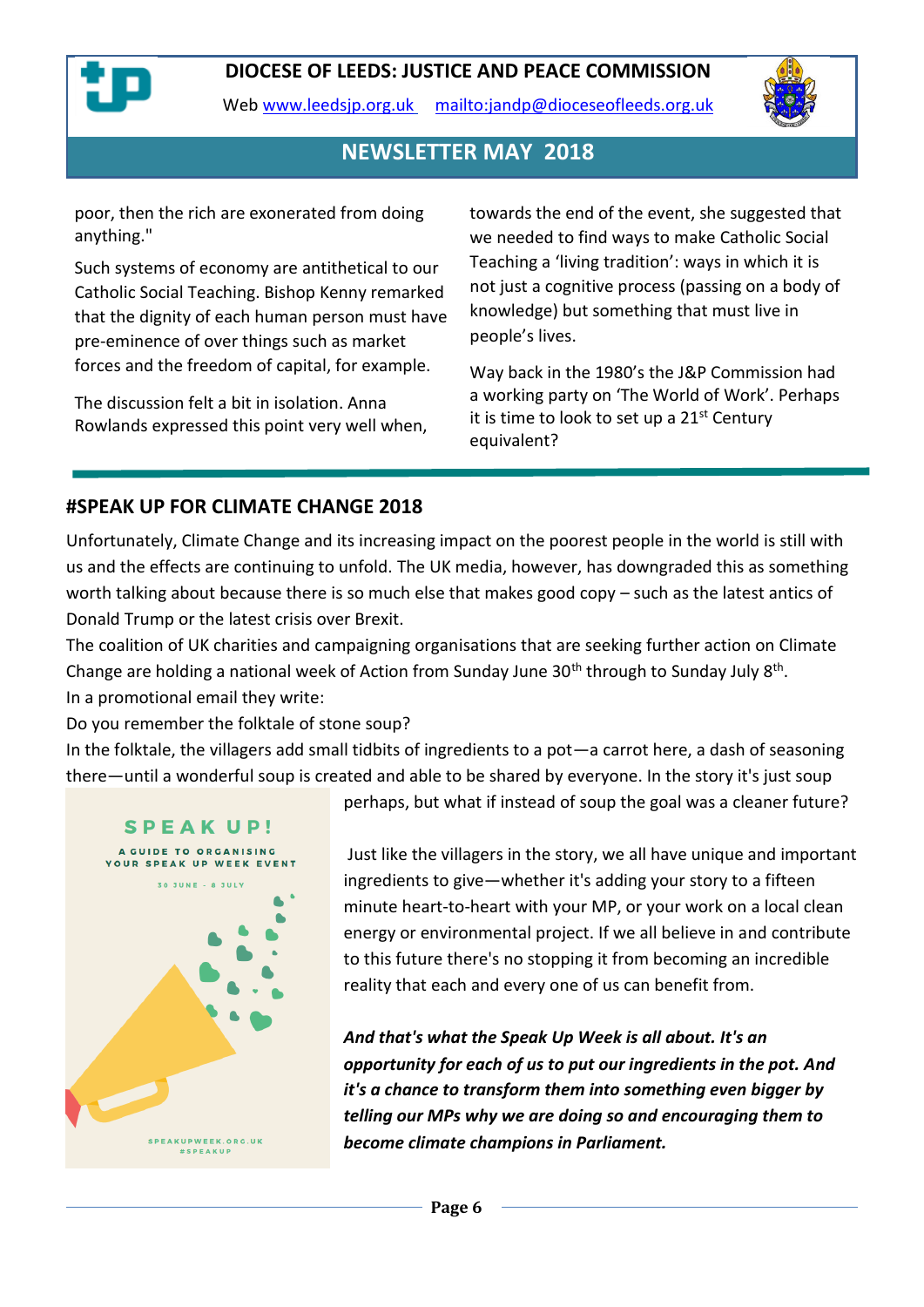Web [www.leedsjp.org.uk](http://www.leedsjp.org.uk/) <mailto:jandp@dioceseofleeds.org.uk>



## **NEWSLETTER MAY 2018**

#### **REFLECTION:**

The biblical commands to be generous and to be just apply in all areas of our lives, without exception. The Golden Rule (Matthew 7:12) and commands to be merciful as God is merciful (generous to all, especially the undeserving, Matthew 5:43-48) do not cease to apply at our jobs and in our work and in our organizations. They are not simply for the personal realm. Their manifestation may look different in each area of life. But these principles of justice and generosity still apply in every area of life and we must be diligent to apply them in all areas. So, here's one example. Let's take the workplace. Being just and generous in the workplace means that, if you are in authority over people, you use that authority in the service of everyone you interact with — including those in the organization who directly work for you, those *From Matt Perman's blog What's Best Next, Dec. 12th 2011*

around the organization who don't work for you but you are in a position to influence, and those outside the organization that you interact with. It means you see yourself as the servant of all, and that you see your authority and position and role as existing not as some statement of how great you are or how hard you've worked, but rather as existing for the sake of those around you. Your authority exists to do them good.



#### **THE CRISIS IN CRIMINAL JUSTICE – continued from page 4**

rehabilitation through the Bishops' conference now led by the Bishop for Prisons Bishop Moth, through the advocacy work of the Catholic Social Action Network and the work of the charity PACT which like the ecumenical Community chaplaincy in Leeds works with prisoners and their families supporting those committed to prison to enable them to change their lives and contribute more positively to the development of society. As Bishop Moth has noted recently the issue of staff shortages of prison officers is at last encouragingly being addressed by the government. Some years ago the Bishops' conference published a report entitled "Prisons ; A Place of Redemption". They are far from that at the moment and the support work for those who are released is more important than ever and remains a challenge in the work for justice and peace.

For more information about the West Yorkshire Community Chaplaincy Project (WYCCP), and the volunteering possibilities they offer, please see their website

[www.wyccp.org.uk/](https://www.wyccp.org.uk/)